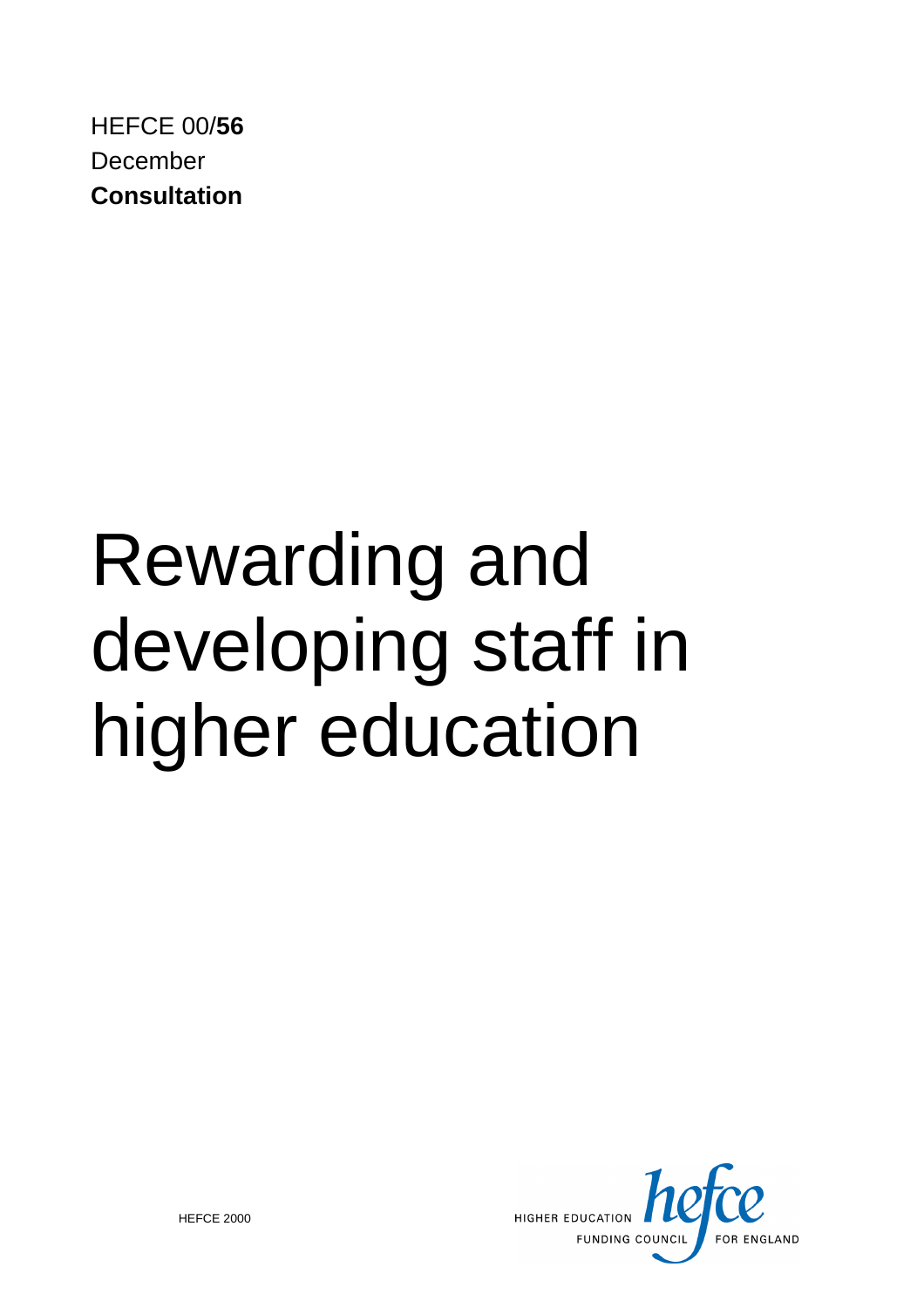# **Rewarding and developing staff in higher education**

| To                                      | Heads of HEFCE-funded higher education institutions<br>HE trade unions, funding bodies and representative bodies for HE |
|-----------------------------------------|-------------------------------------------------------------------------------------------------------------------------|
| Of interest to those<br>responsible for | Human resources management                                                                                              |
| Reference                               | 00/56                                                                                                                   |
| <b>Publication date</b>                 | December 2000                                                                                                           |
| Enguiries to                            | Claire Warnes, tel 0117 931 7311; e-mail c.warnes@hefce.ac.uk                                                           |

# **Executive summary**

# Purpose

1. This consultation document proposes a method for allocating the additional resources for rewarding, retaining and developing staff in higher education announced as part of the Government's Year 2000 spending review.

# Key points

2. We propose to distribute the extra funds to institutions in proportion to their combined basic recurrent HEFCE grants for teaching and research. Funding would be released once institutions had provided human resources strategies addressing certain priority areas.

3. Institutions would be free to determine their own objectives, and specific targets would be monitored through their annual operating statements.

# Action required

4. Please respond by **Monday 12 February 2001**.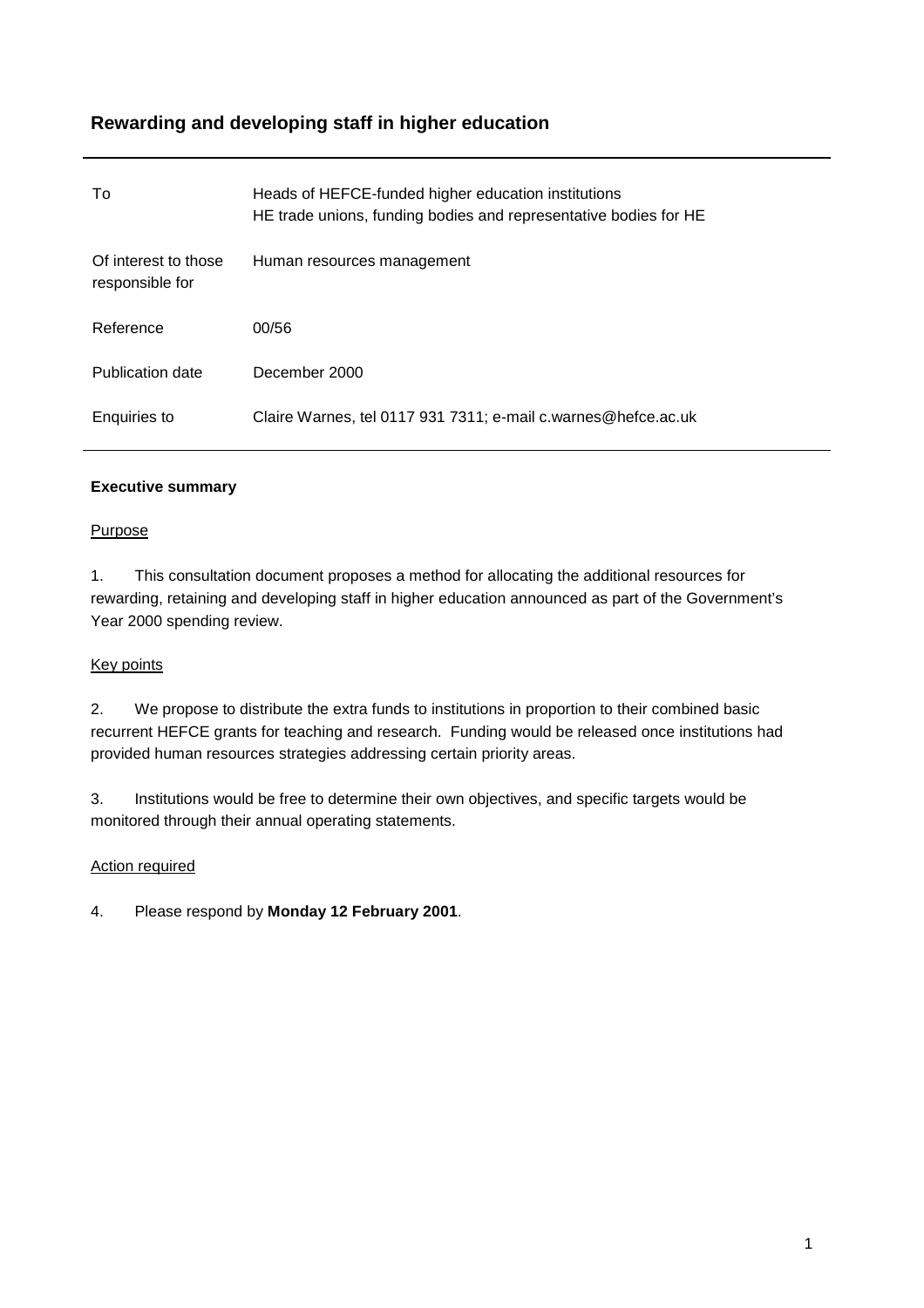# **Introduction**

5. As part of the Year 2000 spending review, the Government announced additional resources to help higher education institutions (HEIs) recruit, retain and develop staff, and to help modernise management processes in the sector. It has set aside £50 million in 2001-02, rising to £110 million in 2002-03 and £170 million in 2003-04. These figures refer to financial years. Converting to academic years we will allocate £80 million in 2001-02 and £120 million in 2002-03. We would expect to allocate at least £170 million in 2003-04. We may consolidate a small part of the increase in 2002-03 into core funding.

6. These additional resources recognise that the world-class reputation of the UK higher education sector depends upon its ability to recruit and retain good quality staff. Over the last decade the sector has an impressive record – in delivering world-leading research, maintaining low drop out rates, and sustaining a reputation for quality that continues to attract a significant share of the market for overseas students. All these achievements depend on the commitment and expertise of staff.

7. Human resource management in higher education has many positive aspects, including devolved responsibilities, wide participation in decision making, a questioning ethos, and a good record of delivery. However, in a more competitive world there will inevitably be more demands. Effective human resource management will be key to future success. The additional funding will enable HEIs to support existing investments and create new opportunities.

# **Allocating the additional resources**

8. We propose to distribute the additional resources as a conditional grant. Each HEI would be allocated a proportion of the total funding according to the amount of its core funding from the HEFCE: the assumed resource for teaching, plus the basic research grant. Indicative allocations for the three years from 2001-02 are shown at Annex A. The amount of money to be distributed is significant, so we would recalculate the precise allocations to institutions each year.

9. We would release funding to institutions on receipt of a human resource strategy that identifies objectives, describes how the money will be spent, and sets specific targets. These would include improvements both to outcomes and to human resource management processes. We recognise that the needs of universities and colleges differ greatly. It is for institutions themselves to determine priorities and how these would be tackled. Strategies should specify how institutions will:

a. Address recruitment and retention difficulties in a targeted and cost-effective manner.

b. Meet specific staff development and training objectives that not only equip staff to meet their current needs but also prepare them for future changes, such as using new technologies for learning and teaching. This would include management development.

c. Develop equal opportunities targets, with programmes to implement good practice throughout an institution. This should include ensuring equal pay for work of equal value, using institution-wide systems of job evaluation. This could involve institutions working collectively – regionally or nationally.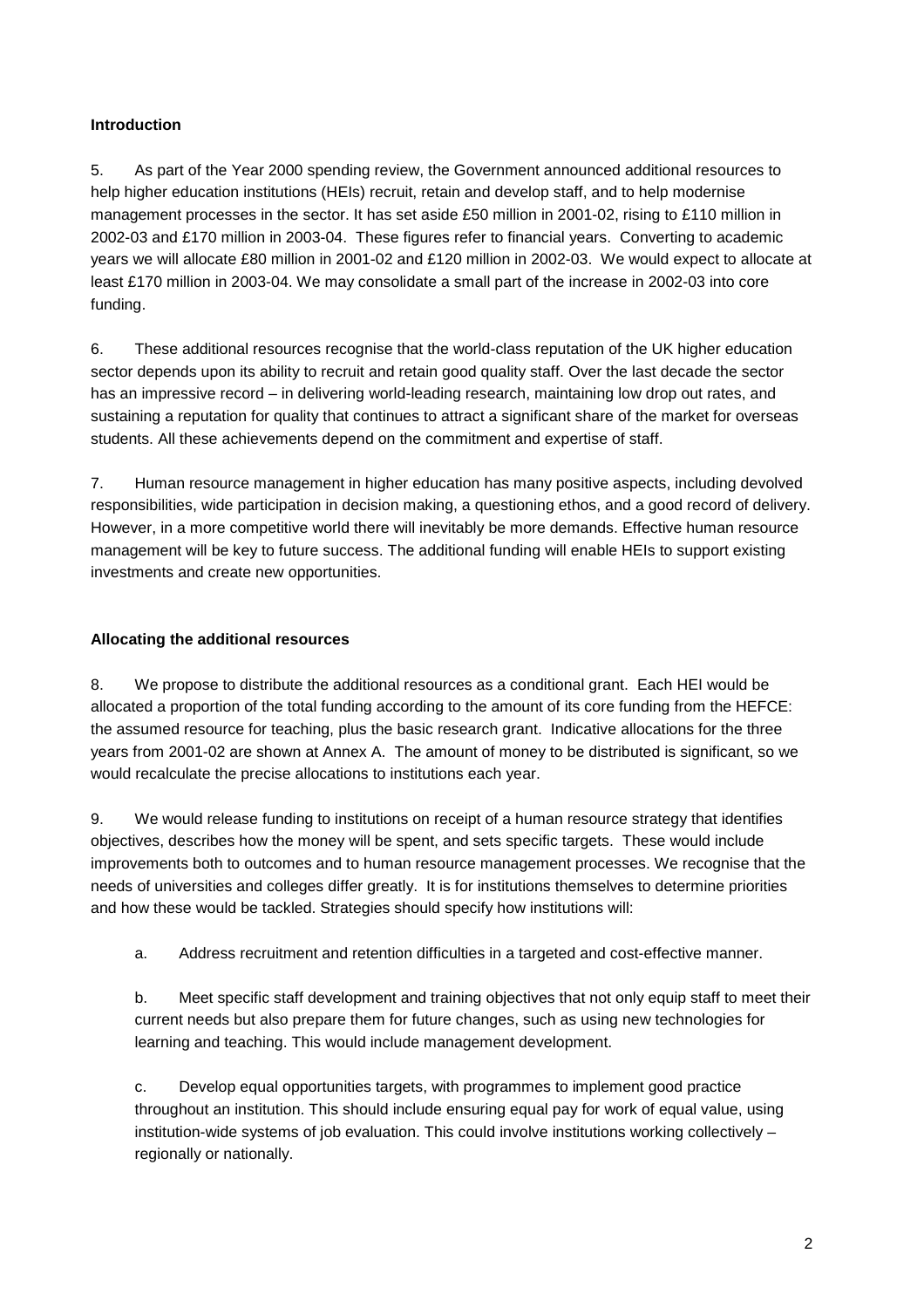Strategies should also cover how institutions will (or are already) addressing the need to achieve:

d. Regular reviews of staffing needs, reflecting changes in market demands and technology. The reviews would consider overall numbers and the balance of different categories of staff.

e. Annual performance reviews of all staff, based on open and objective criteria, with rewards connected to the performance of individuals including, where appropriate, their contribution to teams.

f. Action to tackle poor performance.

10. All strategies should cover the three years from 2001-02 to 2003-04. They would be reviewed by an advisory group of sector representatives and external experts. The advisory group would be expected to provide an overall review of the strategies, and to draw attention to good practice. Funds would be released as long as the strategies:

- support the institution's mission and strategic plan
- cover the first three priority areas listed in paragraph 9 above
- support additional activity or the extension of existing activity
- contain targets that can be used to assess the effectiveness of the expenditure.

11. We would fund emerging strategies in 2001-02 as long as there were clear plans showing how the institution intended to develop a full strategy in the following year. We propose to ask institutions to submit strategies covering all the priority areas by June 2002.

12. Under our proposed method of distributing funding, institutions would receive money for franchised provision (where students are registered at the institution but taught in another HEI or further education college). Where this provision is significant, we would expect institutions to show how the funding would support human resource development that benefits these students.

13. Human resource strategies should refer to measures within other institutional strategies and policy documents, such as those for research and learning and teaching.

# **Monitoring and evaluation**

14. The additional resources have been provided for a specific purpose, on a 'something for something' basis. Effective monitoring and evaluation will provide confidence that strategies are being achieved and that continued investment beyond 2003-04 is worthwhile. We propose an approach that we believe meets these requirements while minimising the burden on institutions and ourselves.

15. In detail we propose:

- institutions should submit strategies by June 2001
- acting on the advice of an advisory panel, we will confirm funding by July 2001
- again working with an advisory panel and following sector consultation, we will issue good practice guidance by December 2001, based on an analysis of institutions' strategies